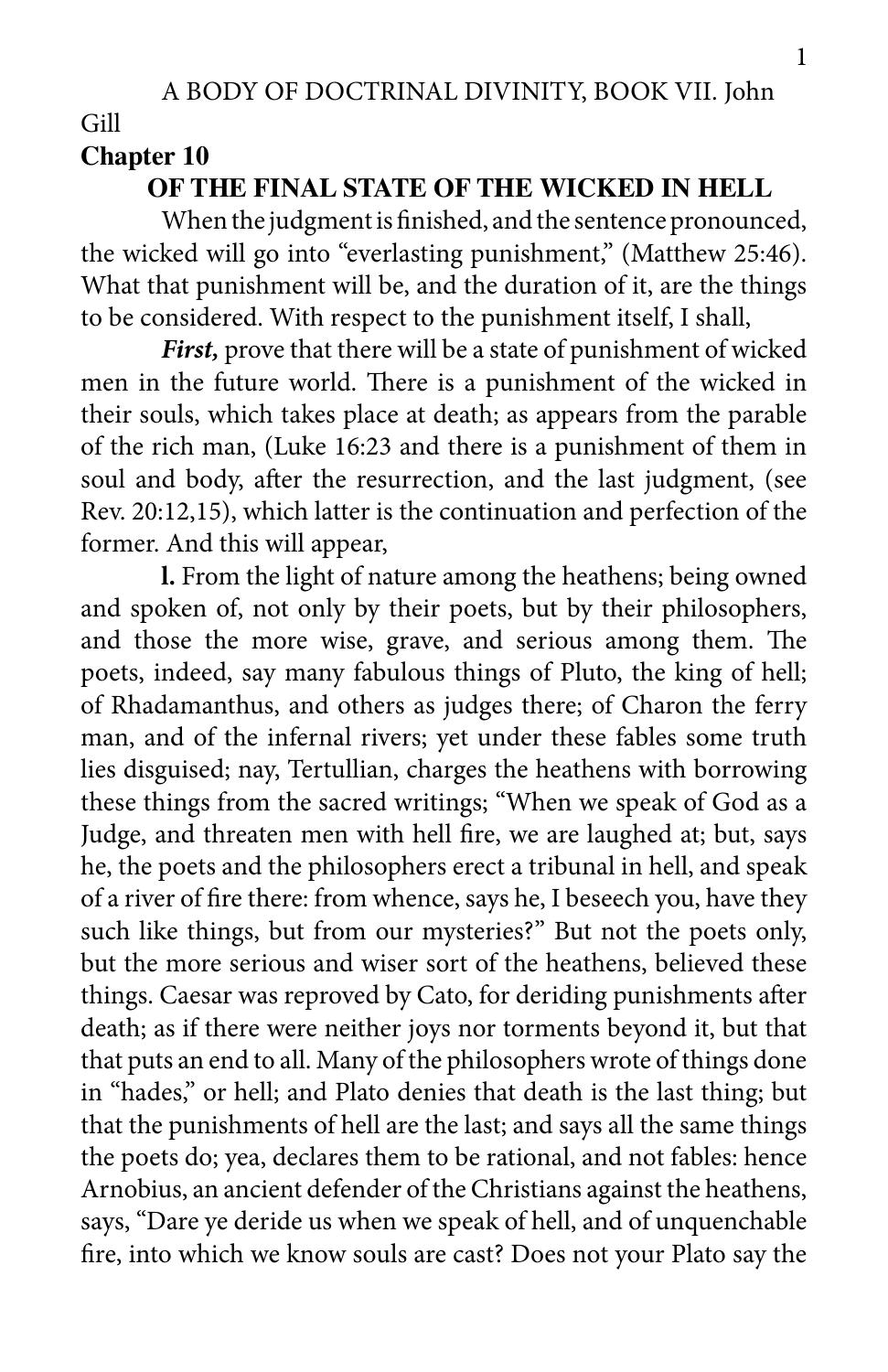same, in his book of the immortality of the soul? Does he not make mention of the rivers Acheron, Styx, Cocytus, and Periphlegeton, in which he asserts souls are rolled, plunged, and burnt?" Epicurus thought the punishment of held to be a poetical figment. So Horace, who was an Epicurean, says, "Morsultima linea rerum est," death is the last line of things. But Zeno the Stoic believed and taught, that the godly and ungodly will have different habitations; the one delightful, and the other uncomfortable. Indeed, some of the Stoic philosophers derided these things; but then it is thought they only meant the fables of the poets about them, since their founder, as now observed, believed and taught them. Hierocles, a Pythagorean and Platonic philosopher, speaks of ev ccSoi) KoA,aaxt|pia, "punishments in hell."

**2.** A state of punishment hereafter, appears from the impressions of guilt and wrath on the consciences of men now, for sins committed, being struck with the fear of future judgment, and of punishment that shall follow; and which are observable in heathens themselves, whose consciences accuse, or excuse, one another; hence, as Cicero says, "Every man's sins distress him; their evil thoughts and consciences terrify them; these, to the ungodly, are their daily and domestic furies, which haunt them day and night." Such may be observed in Cain, Pharaoh, Judas, and other wicked persons; in whom there was nothing but a fearful looking for of fiery indignation, which shall consume them in hell. And these are emblems, earnests, presages, and pledges of wrath to come. Yea, there is sometimes, some things in good men which bear a resemblance to this; and while they are under the sense of them, apprehend themselves as in a condition similar to it; as David, Heman the Ezrahite, and Jonah (Ps. 116:3; 88:6,7,15,16; Jonah 2:2).

**3.** This may be argued from the justice of God. If there is a God, he must be believed to be just; and if there is a just God, there must be a future state of punishment; and, indeed, the disbelief of these commonly go together. It is certain there is a God; and it is as certain that God is righteous in all his ways, and holy in all his works; and will render to every man according to his works. Now it is certain, that justice does not take place, or is not so manifestly displayed in this world; it seems, therefore, but just and reasonable, that there should be a change of things in a future state, when the saints will

be comforted, and the wicked tormented: it is but a righteous thing with God to render tribulation to wicked men hereafter, who have had their flow of worldly happiness, and abused it. God is a God of vengeance, and he will show it, and it is proper he should.

**4.** This is abundantly evident from divine revelation, from the books both of the Old and the New Testament. David says, "The wicked shall be turned into hell" (Ps 9:17). And our Lord speaks of some sins which make men in danger of hell fire, and of the whole body being cast into hell for them; and of both body and soul being destroyed in hell (Matthew 5:22,29,30; 10:28). But these, and such like passages, will be considered hereafter.

**5.** This may be further confirmed, from the examples of persons that already endure this punishment, at least in part; as the fallen angels, who, when they had sinned, were cast down from heaven, where was the first abode of them, to Tartarus, or hell, a place of darkness, where they are delivered into chains of darkness, and held by them; and though they may not be in full torments, yet they are not without them, and are reserved unto judgment, which, when over, they will be cast into the lake of fire and brimstone, (2 Pet. 2:4; Rev. 20:10). Another instance is, the men of the old world, who, by their sins, brought a flood upon it; and not only their bodies were destroyed by the flood, but the spirits, or souls of these men, who were disobedient in the times of Noah, were laid up "in prison," that is, in the prison of hell, where they were when the apostle Peter wrote his epistle (1 Pet. 3:19,20), these are, by some, thought to be meant by "the congregation of the Rephaim," of the giants (in Prov. 21:16). The men of Sodom and Gomorrah, had not only their bodies and their substance burnt, in the conflagration of their cities; but their souls also are now suffering the vengeance of eternal fire (Jude 1:7). So Korah and his company, not only went down alive into the pit of the earth, that opening and closing upon them, but perished in their souls; since wicked men are said to "perish, in the gainsaying of Korah," for the same sins, and in like manner, though not temporally and corporally; but in soul, and eternally (Jude 1:11). The case of the wicked rich man, who lift up his eyes in hell, being in torment there, though it be a parable, relates to a fact, and ascertains the truth of it, and which yet some take to be an historical fact.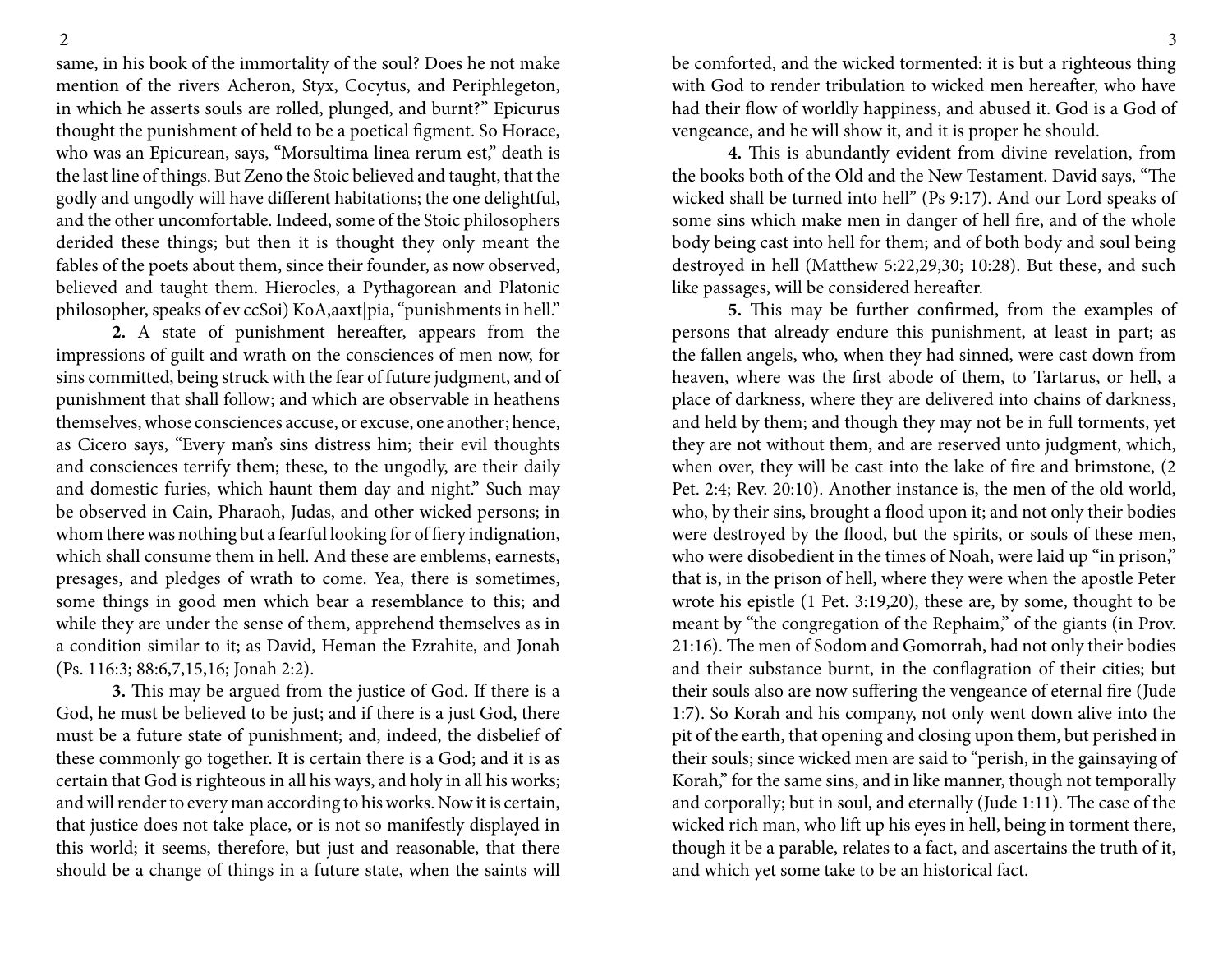*Secondly,* I shall next consider the names, words, and phrases, by which the place and state of future punishment are expressed; which will still give a further proof of it, and lead more into the nature of it.

**1***st,* the names of the place; I call it a place, and not a state only; though some speak of it only as such; but the scriptures make mention of it as a "place of torment" (Luke 16:28), and Judas is said to "go to his own place" (Acts 1:25), to which he was appointed, being the Son of perdition: and a place seems necessary, especially for bodies, as after the resurrection; though where it is, or will be, is hard to say: some make it to be the air; others the body of the sun; some the fixed stars; others the earth, either the center, or the cavities of it, or under it; since the heaven is represented as high, and this as low; and sometimes called hell beneath (Job 11:8; Prov. 15:14; Isa. 14:9). But it should not be so much our concern to know where it is, as how to escape it, and that we come not into this place of torment (Luke 16:28).

**l.** It is called destruction, or Abaddon, which is the name of the king of the bottomless pit, (Rev. 9:11 which signifies a destroyer, and is rendered destruction in Job 26:6, Proverbs 27:20 and 15:11 where "hell and destruction" are mentioned together, as signifying the same thing, the one being explanative of the other. Indeed the grave, which the word used for hell sometimes signifies, is called the pit of destruction and corruption, because bodies laid in it corrupt and waste away; but here it seems to signify the place of the punishment of the wicked, where body and soul are destroyed with an everlasting destruction; which is not to be understood of an extinction of soul and body, as by the Epicureans and Socinians; for this is contrary both to the immortality of the soul which cannot be killed, and to the resurrection of the body, which, though it rises to damnation and everlasting contempt, yet dies not again; and to what purpose should it be raised, if it becomes immediately extinct? hell, or a state of punishment, follows upon death, and the resurrection, and is connected with them; it follows upon the death of the body; the rich man died, with respect to his body, and in hell he lift up his eyes; that is, he found his soul in torment, and therefore not extinct. And when the body is raised and united to the soul, and

has passed the general judgment, and received its sentence, both will go into everlasting punishment; and therefore neither of them extinct. Besides, there would otherwise be no meaning in those words of Christ, "It had been good for that man if he had never been born," (Matthew 26:24 since for a man to be extinct, or to be in a state of nonexistence, and not to be born, are the same; at least, if a man is extinct, it is as if he had never been born; and therefore no comparison can be made between them; nor better nor worse be said of them. But when hell, or the punishment of the wicked in it, is called destruction, it does not mean a destruction of the being of a person, but of all happiness to him; he is deprived of all, both in soul and body; no light of joy; but darkness, horror, and distress; nothing but indignation and wrath, tribulation and anguish.

**2.** Another name or word by which it is expressed, is Sheol, which is often rendered the "grave"; as in Genesis 42:38 and 44:31 and should be where it is sometimes translated "hell," as in Psalm 16:10 yet in some places it seems as if it could not be understood of that, but of the state or place of punishment of the wicked; as in Psalm 9:17. "The wicked shall be turned into hell": now to be turned into the earth, or to be laid in the grave, is not peculiar to wicked men; it is the common lot of all, good and bad; it is the house appointed for all living (Job 30:23), but to be enveloped with all darkness, and consumed in a fire, not blown, and an horrible tempest rained on them, is the peculiar portion of wicked men from God (Job 20:26,29; Ps. 11:6). Besides, the phrase being "turned" into it, denotes indignation, contempt, and shame; and is the same with the New Testament phrase, so often used, of being "cast into hell" (Matthew 5:29,30; 8:12) so when this word is used of the adulterous woman, and her ways, that her steps take hold of hell, and her house is the way to it; and that her guests are in the depths of it (Prov. 5:5; 7:27; 9:18) to understand it of the grave, seems not to be strong enough, and to give too low a sense of it; and does not sufficiently express the danger persons are in through her; and into which they are brought: as well as it is not ascribing enough to the way of life, above to the wise, that it secures a person from the grave beneath; and which yet it does not; but rather that it delivers him from the punishment of hell (Prov. 15:24), in like manner, when it is said of hardened and desperate sinners, that they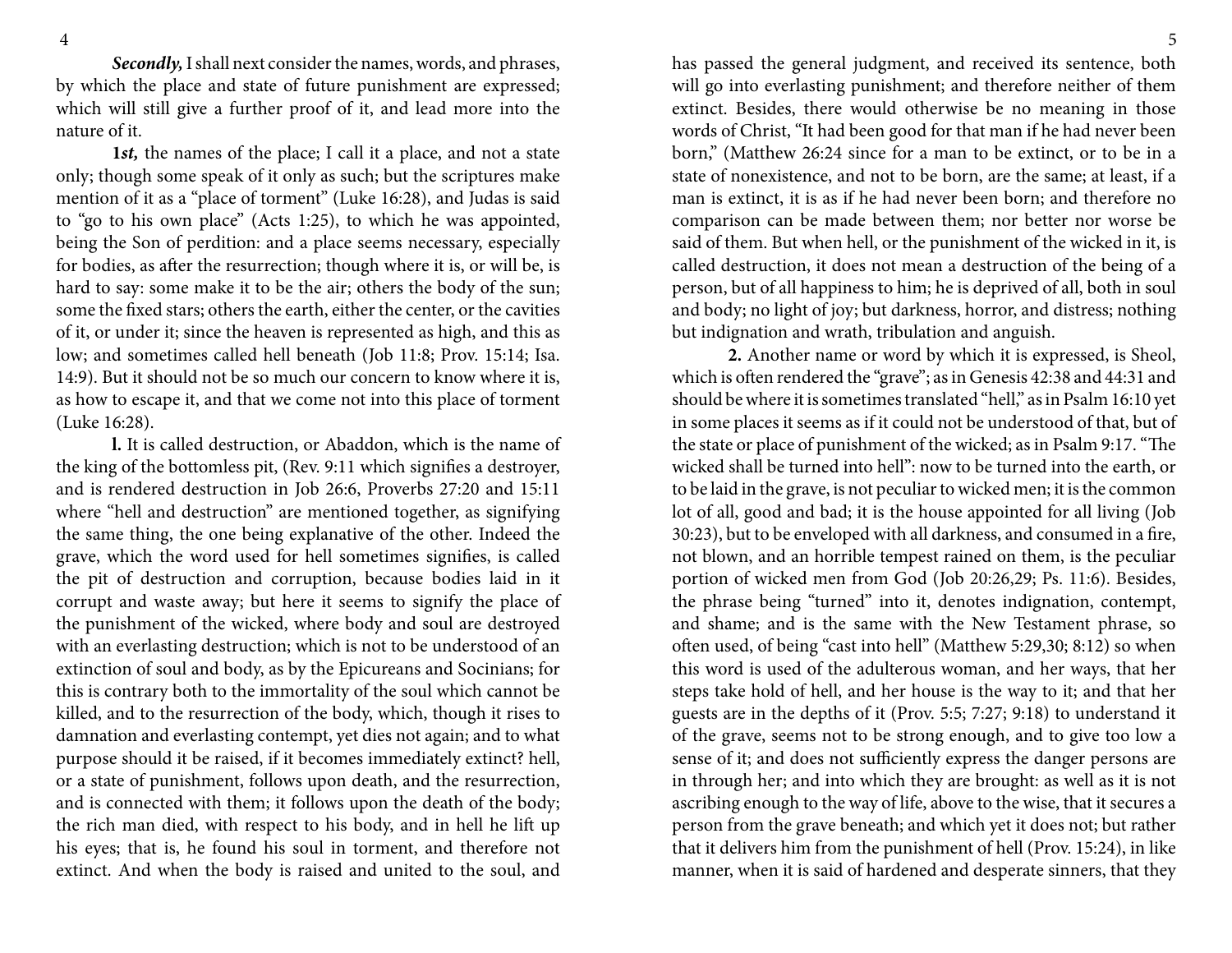with hell are at an agreement; they seem to outbrave, deride, and bid defiance to more than death and the grave; even to mock at hell, and its torments they give no credit to. It has its name, "Sheol," from lav because it asks and has, and is never satisfied; and applied, whether to the grave or hell, denotes the insatiableness thereof, (Prov. 27:20 30:16; Isa 5:14; Hab 2:5).

**3.** Another name for hell is "Tophet"; which was a place in the valley of the son of Hinnom, where the Israelites burnt their sons and their daughters in the fire, sacrificing them to Molech; and that the cries of the infants might not be heard, to affect their parents, drums or tabrets were beat upon during the time; and from hence the place had the name of Tophet, "Toph" signifying a drum, or tabret (see Jer. 7:31,32); and this seems to be used of the place and state of the punishment of the wicked; "Tophet is ordained of old," &c. (Isa. 30:33), which the Targum interprets of hell, prepared from ages past for the sins of men; and which words, Calvin on the text, understands of the miserable condition, and extreme torments and punishments of the wicked; and, indeed, they seem fitly to describe them: "Tophet was ordained of old," as hell is from eternity; and is that condemnation wicked men were of old ordained unto: it was "prepared for the king"; so everlasting fire is prepared for the devil and his angels, for the prince of devils, and all his subjects: it is made "deep and large"; so hell is the bottomless pit large enough to hold the whole posse of devils, and all the wicked, from the beginning to the end of the world. The "pile," the fuel, for the fire, is much "wood," wicked men, comparable to thorns and briers, straw and stubble, withered branches of vines, and dry trees; a fire "kindled," and blown up by "the breath of the Lord," at whose blast, and the breath of his nostrils, men perish and are consumed; a fire, not blown by men, but by the breath of the Almighty; "like a stream of brimstone," such as destroyed the cities of the plain.

**4.** From Gehinnon, the valley of Hinnom, where Tophet was, is the word used in the New Testament, TEEVCC (Matthew 5:22,29,30; Mark 9:43,45,47), for the fire of hell; there, as just observed, children were burnt with fire, and sacrificed to Molech; which horrid custom the Israelites borrowed from their neighbors the Canaanites, or Phoenicians; and who carried it into their several

colonies, and particularly to Carthage; where, as Diodorus Siculus relates, the inhabitants had a statue of Saturn, the same with Molech, whose hands were put in such a position, that when children were put into them, they rolled down, and fell into a chasm, or ditch, full of fire; a fit emblem of the fire of hell, often called in scripture a "lake of fire".

**5.** Sometimes this place is called the deep abyss, or bottomless pit: the devils, when they came out of the man, in whom was a legion, besought Christ that he would not order them to go "into the deep," which seems to be their place of full torment, since they deprecated going into it (Luke 8:31), and is the same with the bottomless pit Abaddon is king of, and into which Satan, when bound, will be cast (Rev. 9:1,11 20:3).

**6.** Another name it has in the New Testament, is Hades, which signifies an invisible state, a state of darkness. Some derive it from the word "Adamah," earth, from whence the first Adam; so that to go down to Hades, is no other than to return to the earth, from whence man was; and the word may signify the grave, in Revelation 1:8 and 20:13,14 but it cannot be so understood in Luke 16:23 when the rich man died, was buried, and his body laid in the earth, it is said, "in Hades, in hell he lift up his eyes"; which can never be meant of the grave; it is spoken of as distinct from that; and as elsewhere, it is said to be a place of torment; whereas the grave is a place of ease and rest; between this, and where Abraham and Lazarus were, was a gulf, that divided them from one another; whereas in the grave all lie promiscuously: so the gates of hell, in Matthew 16:18 must mean something else, and not the gates of the grave.

**7.** Another word by which it is expressed, is "Tartarus"; and this also but in one place, and comprehended in a verb there used (2 Pet. 2:4). "God spared not the angels that sinned"; but, zapzapoxsac,, "cast them down to tartarus," or hell; which word, though only used in this place, yet that, with others, belonging to it, is to be met with frequently in heathen writers, who speak of the Titans, and others, that rebelled against the gods, much in the same language as the apostle does of the angels, as bound and cast down to Tartarus; which they describe as a dark place, and as distant from the earth, as the earth is from heaven: and, indeed, the story of the Titans seems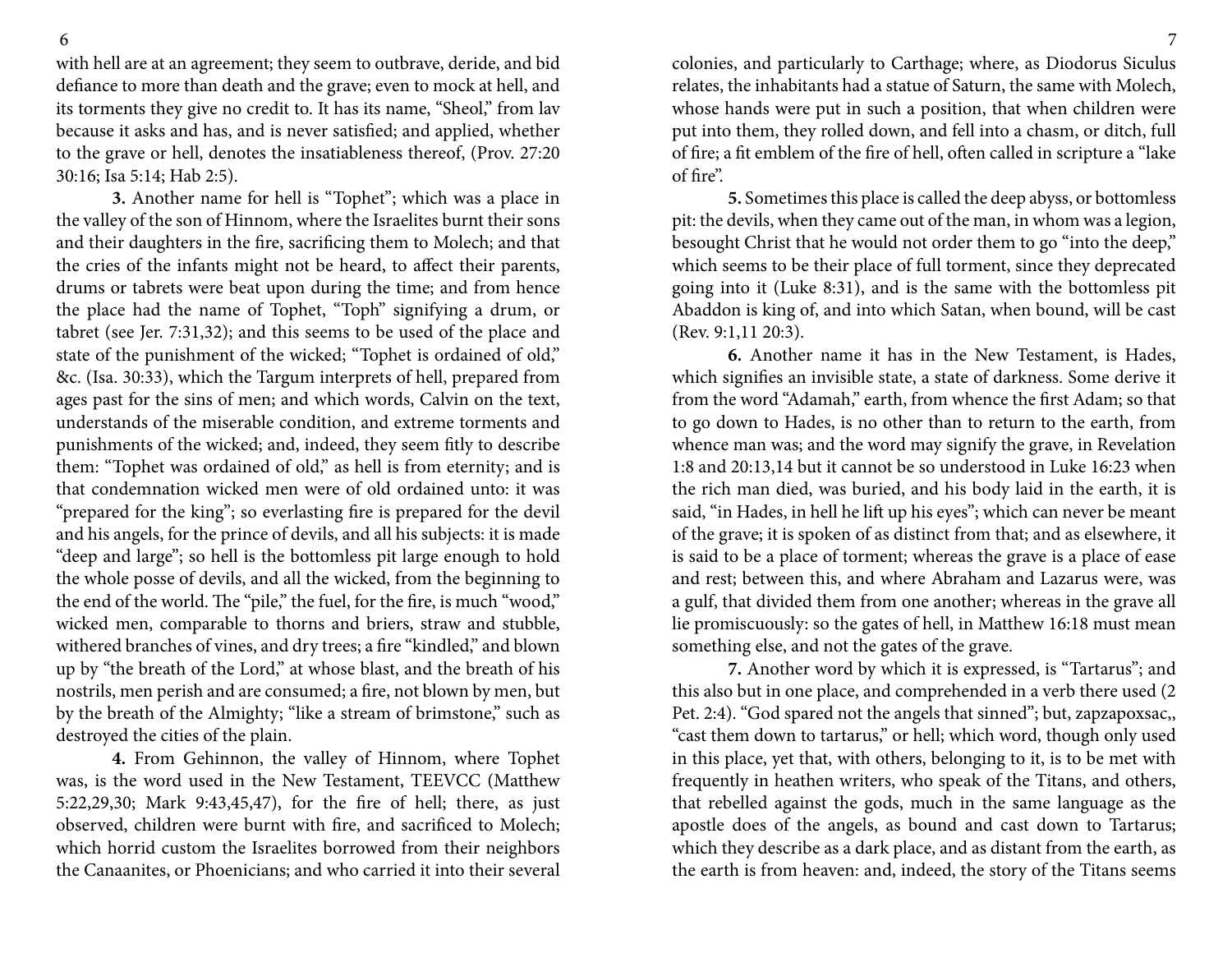to be hammered out of the scriptural account of the fallen angels; and so Plato speaks of wicked men, guilty of capital crimes, as cast into Tartarus, or hell; and also of a place where three ways met, two of which leads the one to the Islands of the blessed, the others to Tartarus. Some derive this word from a Greek word, which signifies "to trouble," it being a place of tribulation and anguish: and others from a Chaldean word, which signifies to "fall," to subside, to go to the bottom, as being a low, inferior place; hence called "hell from beneath".

*Secondly,* There are words and phrases by which the future punishment of the wicked is expressed; and which may serve to give a further account of the nature of it. And,

**l.** It is represented as a prison; so the fallen angels are said to be cast into hell, as into a prison, and where they lie in chains, and are reserved to the judgment of the great day. And the spirits that were disobedient in the days of Noah, are expressly said to "be in prison" (2 Pet. 1:4; 1 Pet. 3:19,20). Wicked men are not only criminals, but debtors; and whereas they have not with which to pay their debts, and no surety to pay them for them, to prison they must go till the uttermost farthing is paid, which never will be (Matthew 5:26). So Plato speaks of Tartarus as a prison of just punishment; for those who have lived unrighteously and ungodly.

**2.** It is spoken of as a state of darkness, "of blackness of darkness," (Jude 1:13 of the grossest, thickest darkness that can be conceived of; of "outer darkness" (Matthew 8:12), those in it being without, shut out of the kingdom of light, the inheritance of the saints in light; and so like the darkness of the Egyptians, and such as might be felt; when the Israelites had light in all their dwellings: or, like the kingdom of the beast, said to be full of darkness: all which sets forth the very uncomfortable condition of the wicked, being without the light of God's countenance, and the joys of heaven.

**3.** It is set forth by "fire" (Matthew 5:21), than which nothing gives more pain, nor is more excruciating; by a "furnace of fire" (Matthew 13:42,50), like that which Nebuchadnezzar caused to be heated seven times hotter than usual, for Daniel's three companions to be cast into, who refused to worship his image, than which nothing can be conceived of more dreadful; and by "a lake of fire,"

and of "brimstone" also, which enrages the fire, and increases the strength of it (Rev. 20:10,15; 21:8), in allusion to the sulphureous lake Asphalrites, where Sodom and Gomorrah stood: all which serve to give an idea of the wrath of God, poured out on the wicked like fire, and the quick sense they will have of it.

**4.** It is expressed by a "worm that never dies" (Mark 9:44,46,48; Isa. 66:24), to die such a death as Herod did, to be eaten of worms, to have a man's flesh gnaw off of his bones by them till he dies, must be very dreadful, (Ac 12:23 but what is this to the continual gnawing of a guilty conscience; that "stimulus perpetuae conscientiae," that sting of a perpetual conscience; or that perpetual sting of conscience Charite threatened Thrasyllus with? This continued consciousness of guilt, and feeling of divine wrath for sin, are but faintly expressed by the heathens, by vultures feeding on the heart of Tytius in hell; or by a serpent eating out his liver, which grew again as fast as eaten.

**5.** This is what is called the second death (Rev. 21:8), of which good men shall not be hurt, and on whom it shall have no power (Rev. 2:11; 20:6), but wicked men will ever abide under it, shall not become extinct, neither in soul nor body, though they may wish for it. This is death eternal, so called, not from a defect of life; nor from the quality of living, being always dying, yet never die.

**6.** A variety of phrases is used, to signify the terribleness of the future punishment of the wicked; as by tearing them in pieces, as a lion tears his prey; by cutting them asunder, in allusion to punishments of this kind, as Agag was hewed to pieces by Samuel; or to sacrifices, cut up when offered as victims; and by drowning men in perdition, which denotes the utter destruction of them; and by weeping, wailing, and gnashing of teeth, through grief, malice, and envy.

**7.** By the wrath of God, which comes upon the children of disobedience; by wrath to come, men are warned to flee from; and from which Christ only can deliver them; and by indignation and wrath on every soul of man that does evil. And this is what is chiefly intended by the various words and phrases before observed; and in a sense of which the future punishment of the wicked will greatly lie; as will appear by considering,

*Thirdly,* the species and sorts of that punishment; or the parts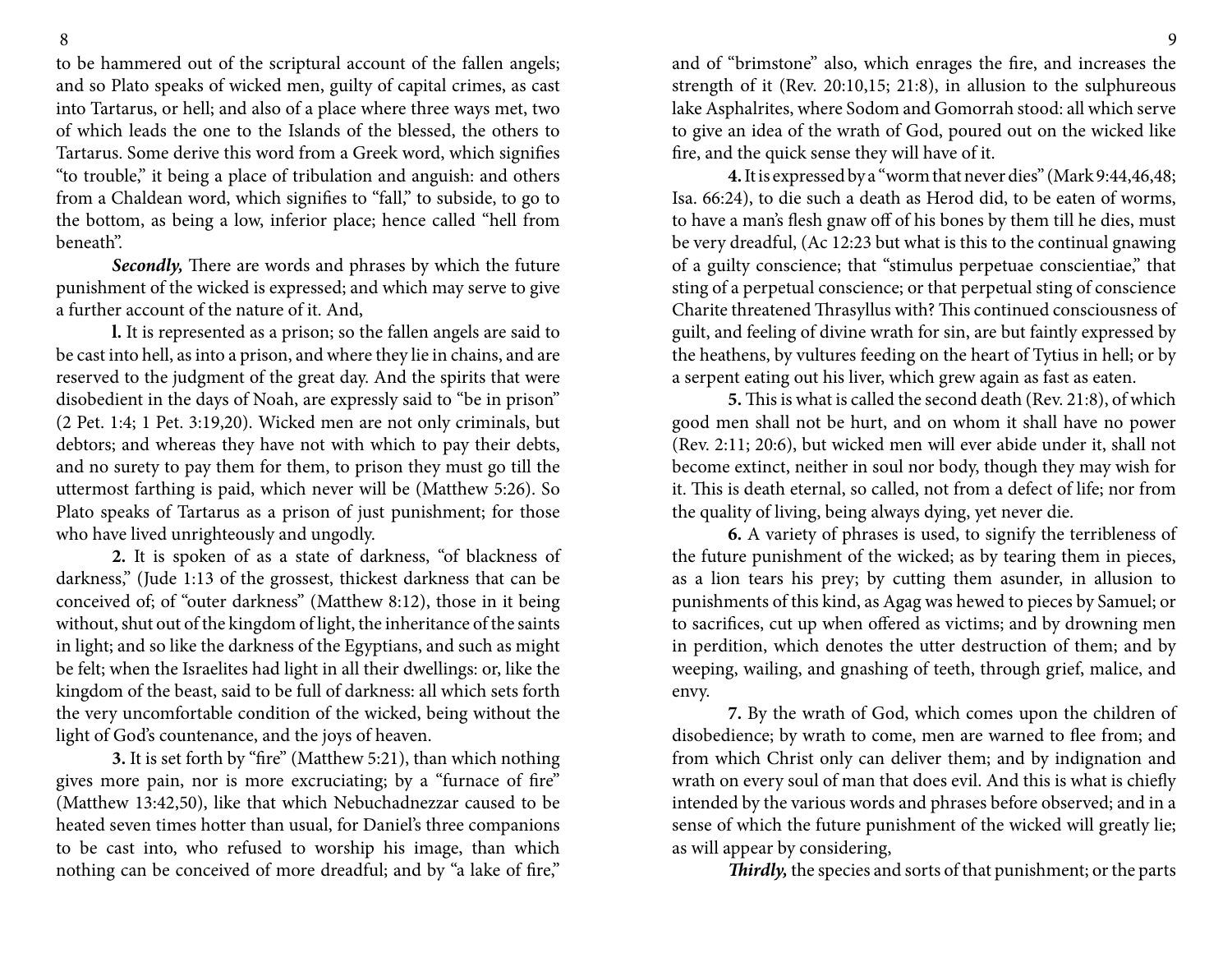of which it consists, and wherein it lies: it is usually distinguished into "poena damni," punishment of loss; and "poena sensus," punishment of sense; nor is the distinction amiss, provided they are considered as together, and meeting in the same subject, as they do in the fallen angels; who sinning, were cast out of heaven, were driven from the presence of God, and so lost their original happiness; and were cast down to hell, and so punished with a sense of divine wrath: and both may be observed together in the sentence pronounced on the wicked at the general judgment; "Depart from me," there is the punishment of loss; ye cursed, "into everlasting fire," there is the punishment of sense; the one is the loss of the divine presence; the other a feeling of the curse of the law, and the wrath of God; and there cannot be the one without the other: some have thought, that only the punishment of loss, but not of sense, will be sustained by devils, and wicked men, before the day of judgment; but though the devils may not be in full torment till then, yet not exempt from any, since they are cast down to hell; and as for wicked men, they are immediately after death, in a state of pain, and under a sense of it, as the rich man in hell, "being in torment": and others are of opinion, that such as die without actual sin, and are only guilty of original sin, shall only suffer the former, but not the latter. But as the scriptures say little of the case of such, it becomes us to say little also, and leave it to the wise and just Disposer of all things; yet if eternal death is the demerit of original sin, it is not easy to say how there can be one sort of punishment without the other; where there is a loss, there will be a sense of it, or else it is no punishment; and a sense of it will give pain; though as there are degrees of punishment of sin, as will be seen anon, it is reasonable to believe, the punishment of such will be comparatively a milder one, as Augustin expresses it: no doubt there were many such among the inhabitants of Sodom and Gomorrah, when those cities were destroyed; and yet the apostle says of them in general, that they were "suffering the vengeance of eternal fire" (Jude 1:7). But to proceed,

*First,* there is the punishment of loss, which will consist of a privation of all good things. And,

**1.** Of God the chiefest good; as the enjoyment of God is man's chief happiness, so a privation of that enjoyment is his greatest infelicity; the angels, when they sinned, and so Adam, when he

sinned, were driven from the presence of God. And though wicked men desire not the presence of God, but say, depart from us, that is, this is the language of their lives and actions; yet when they come to be "punished with everlasting destruction from the presence of the Lord"; a great part of that destruction will lie in an eternal separation from it; it will be dreadful to them, as it was an aggravation of the punishment of Cain, and made it intolerable to him, though a wicked man; "From thy face shall I be hid!" so to be everlastingly banished from God, without any hope of his favor, will be dreadful: the words of an ancient writer are, "Many men only fear hell fire; but I say, the loss of that glory (the glory of God and of heaven) is much greater than hell, or the punishment of sense: if it cannot be proved by word, it is not to be wondered at; for we do not know the happiness of good things, till we clearly know the misery of evil things, from the privation of those good things."

 **2.** Of Christ, the light and life of men, the light of grace, and the light of glory, in whom all salvation is; as death is the privation of life in a natural sense, eternal death is a privation of eternal life in Christ; as blindness is a privation of sight, and darkness of light; so the judicial blindness and darkness of the infernal state is a privation of the sight of Christ, and of light, life, and salvation by him; as the happiness of glorified saints, will lie in beholding Christ, and seeing his glory; the miserable state of the wicked will lie in being eternally deprived of such a sight; and therefore this is always in the awful sentence pronounced on them by Christ; "Depart from me, ye cursed"; or "depart from me, ye workers of iniquity" (Matthew 7:23 25:41; Luke 13:27).

**3.** Of the grace, peace, and joy of the Holy Ghost, of which they are destitute now, and will for ever be deprived of it; which will be in perfection in the kingdom of heaven; and instead of that, nothing but distress, anguish, and horror of mind; having no rest, no case, nor peace, day and night (Rev. 14:11).

**4.** Of the company of angels and saints: they will be tormented in the presence of the angels, without receiving any benefit by them, or relief from them: they will be sensible of the happiness of the saints, which will aggravate their misery; they will not be able to come at them, and share with them in their bliss; nor have the least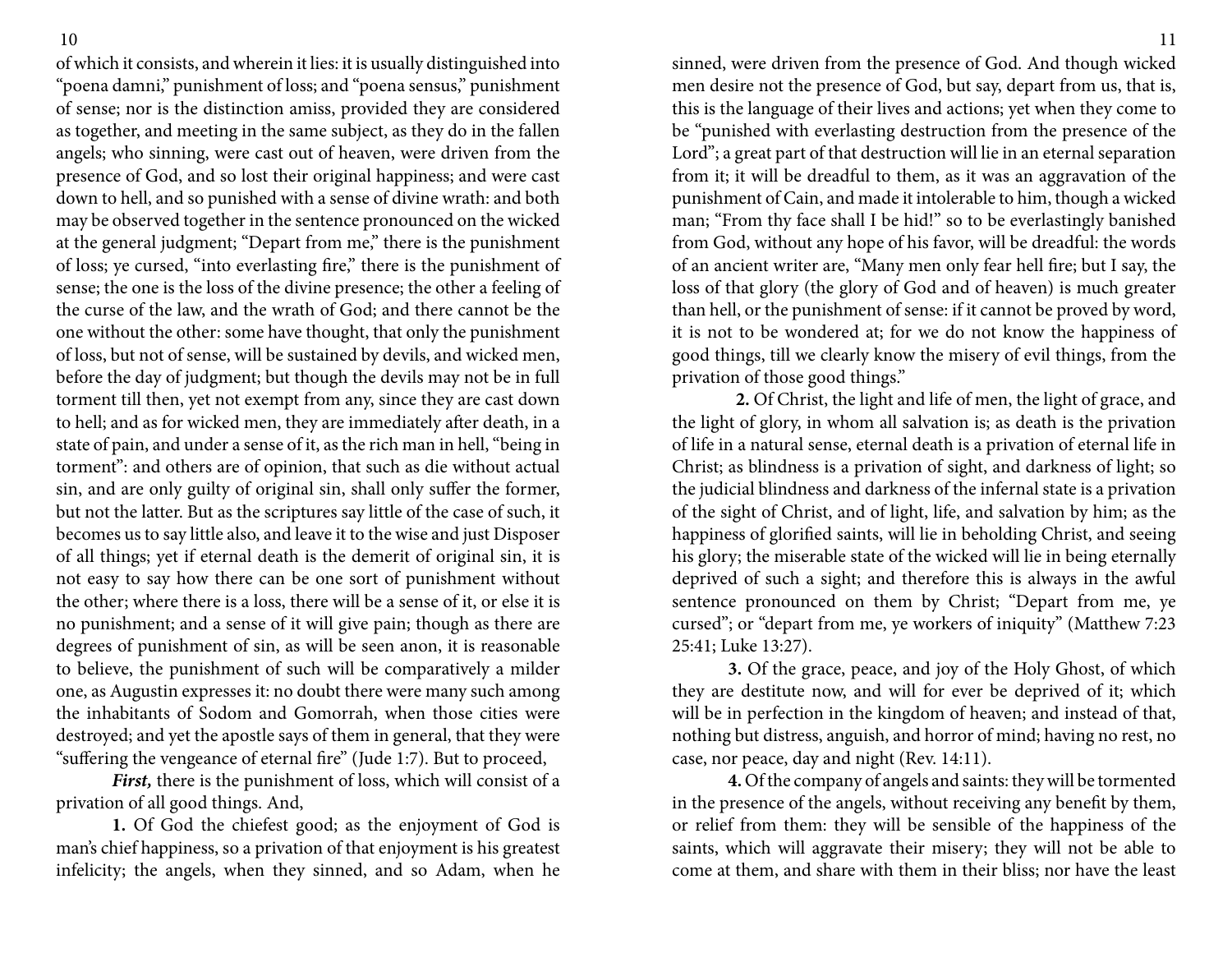degree of consolation from them; the rich man saw Lazarus in the bosom of Abraham, but could not obtain one dip of the tip of his finger in water to cool his tongue. This seems to be the Tantalus of the heathens, or what they mean by Tantalus; a man athirst and hungry, standing in water up to his chin, and pleasant fruits just at his lips, and yet he not able to quench his thirst with the one, nor to satisfy his hunger with the other: yea, they will not have the least pity shown them by God, angels or men; God will mock at their destruction; angels will applaud his righteous judgment; and the holy apostles and prophets, and all the saints, will rejoice over them, as they will over Babylon, and at her destruction, because of the justice of God being glorified by it.

**5.** Of the kingdom of heaven, from whence they will be excluded, and of the glories and joys of it, of which they will be for ever deprived; they will see the patriarchs and prophets, and all the saints, in the kingdom of God, and they themselves "thrust out"; the door will be "shut" upon them, and no entrance allowed them; they will be obliged to stand "without," where dogs are; and will be "cast into outer darkness," for ever deprived of the light of joy and comfort.

*Secondly,* there is the punishment of sense, and which will lie both in body and soul; for both will be destroyed in hell, and be sensible of the fire of it.

**1.** The body: hence we often read of the whole body, and of the various members of it with it, being cast into hell (Matthew 5:29,30; Mark 9:43,45,47), now though these are proverbial, or parabolical phrases, yet they have a meaning in them, and have respect to corporal punishment, which will be endured in the body, some way or another. The body is subservient to the soul in the commission of sin; its members are yielded as instruments of unrighteousness; that little member the tongue, is a world of iniquity, defiles the whole body, and is productive of many evils; and it is but just therefore, that the body should have its share in the punishment of sin; and for this purpose is the resurrection of the body, that sinful men may receive the just demerit of their sinful actions done in their bodies. It is a question moved, Whether the fire of hell is a material fire? No doubt that it is not the only thing meant by it, nor the chief, which is the fire of divine wrath, in which figurative sense it is often taken; though

it seems to be sometimes taken in a proper sense, since it has those things ascribed to it which belong to fire properly so called, as smoke, flame, heat, &c. and, indeed, how the body can be affected with any other, is not easy to say, unless by sympathy with the soul, sustaining the fire of divine wrath; nor is it any objection, that the bodies of the wicked will be raised immortal, as never more to die; whereas they would be liable to be consumed, if cast into material fire. To which it may be answered, they may be preserved, by the power of God, from being consumed by it; as the three men in Nebuchadnezzar's furnace were preserved in the midst of it for their safety, so may wicked men be preserved in the furnace of fire for their punishment. And there are such things in nature which are not consumed by fire; as a sort of flax, and cloth made of it, cleansed by burning it; and a precious stone, set on fire, which is not to be quenched; for which reason both have the name of "asbestos," unquenchable: and there is a sort of fly, called "pyrausta," or the firefly, which lives in the fire. Besides, this fire may not be, as doubtless it is not, the same with our culinary fire; it may be, like that, excruciating, but not consuming; as we see with respect to lightning, or fire from heaven, which sometimes will scorch and burn, and yet not consume and destroy bodies, or reduce them to ashes; as in the case of Nadab and Abihu: but this is not very material to determine; since,

**2.** The soul will be filled with a sense of wrath, which will be poured forth on the wicked, and burn like fire (Ps. 79:5; Nahum 1:6) this is the fiery indignation which shall consume the adversaries of God and Christ in hell (Heb. 10:27) that indignation and wrath, tribulation and anguish, which will come upon every soul of man that does evil, (Rom. 2:8,9) that fire which the breath of the Lord, like a stream of brimstone, will kindle (Isa 30:33) and which the body, by its near conjunction with the soul, will feel the effects of.

*Fourthly,* the degrees of this punishment; for it seems such there will be, since wicked men will be judged, and so punished, according to their evil works, whether more or fewer, greater or lesser. But then these cannot be understood of the punishment of loss; one cannot lose more nor less than another; all are equally excluded from the presence and communion of God and of Christ, and of the Spirit; and from the company of angels and saints, and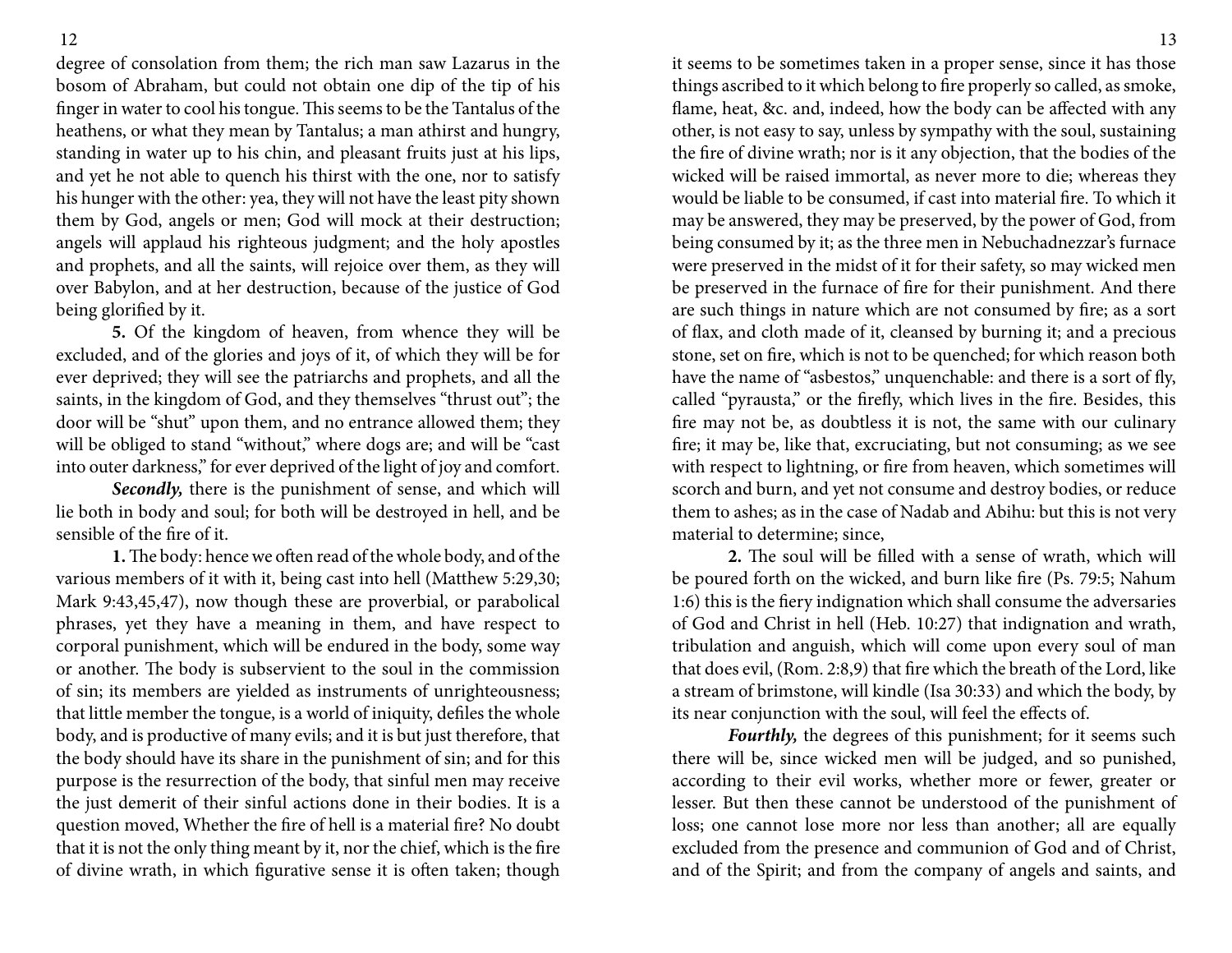from the kingdom of heaven and the glories of it: but can only be said of the punishment of sense; some are lesser sinners and others greater; some are only guilty of original sin, and not of actual transgressions, at least of very few, and so are deserving of a milder punishment only, as before observed; and of actual transgressions some are guilty of more, and of more heinous ones (see John 19:11); and their guilt and punishment are in proportion to them; some are attended with greater aggravations, and so are deserving of a greater punishment; some are done in ignorance, and others against light and knowledge; one knows his master's will and does it not, and so deserves to be beaten with many stripes; and another knows it not, and yet does things worthy of stripes, and therefore to be beaten with few stripes (Luke 12:47). Some have had the advantage of a written law, the law of Moses, as the Jews had, and this explained with the sanctions of it; when others, as the Gentiles, had only the light of nature and the law of it to guide them; and as both will be judged according to their different laws, so will they be punished in a different manner, (Ro 2:12. Some have had the advantage of a preached gospel, and have despised it, and have been disobedient to it, which is an aggravation of their condemnation; so that it will be more tolerable for Tyre and Sidon, for Sodom and Gomorrah, than for them (Matthew 11:20,21). The scribes and Pharisees who, against the clearest evidence, and the conviction of their own consciences, denied that Jesus was the Messiah, and blasphemed his miracles, which were proofs of it; and under a pretence of religion devoured widows' houses, justly receive the greater damnation, (Matthew 12:25-32 23:14 and those who have treated contumaciously the great doctrines of the gospel, respecting the person and blood of Christ, and the grace of the Spirit of Christ; of how much sorer punishment shall they be thought worthy, than those who have only broken the law of Moses? (Heb. 10:28,29; 2 Thess. 1:9; 1 Pet. 4:17). Some have been favoured with greater mercies in providence than others, and have abused them, and despised the goodness of God extended to them, and so have treasured up more wrath against the day of wrath; and having their good things here, will have their evil ones hereafter, with redoubled vengeance (Rom. 2:4,5 Luke 16:25).

**2.** What remains to be considered is, the duration of the

punishment of the wicked in hell. It will always continue and never have an end, and is therefore called "everlasting punishment," and "everlasting destruction" (Matthew 25:46; 2 Thess. 1:9), and this will admit of proof both from reason and revelation, from the light of nature, and from the sure word of prophecy. The heathens had not only knowledge of the future punishment of the wicked in hell, but of the eternal duration of it. Lucretius, the Epicurean philosopher, though he disbelieved it, bears a full testimony to the truth of it, even while he derides it; he wrote many years before the coming of Christ, so that what he says could not be derived from the writings of the New Testament, but from a more ancient tradition handed down among the Gentiles time immemorial; he says, that the fears of "eternal" punishment after death, and as what would never have an end, were the cause of all the troubles and miseries of human life; under the bondage of which men lay oppressed, until Epicurus, a man of Greece, rose up, and delivered men from those fears and fancies; so that, according to him, till the times of Epicurus, who lived more than two hundred years before Christ, this sentiment had always obtained among the heathens. And from the sacred scriptures the eternity of future punishment is abundantly evident; as,

**1.** From the punishment of the inhabitants of Sodom and Gomorrah, who were made an ensample to those that after should live ungodly; the destruction of those cities was an emblem of eternal punishment: they agree in the efficient cause of them, God; in the instruments, angels; in the matter and manner of the destruction, by fire and brimstone; in circumstances, suddenly, at an unawares; and in the nature of it, irreparable, and in a sense eternal; for those cities were reduced to such a state, as that they will not, nor can be restored again, and so a fit type of the everlasting punishment of sinners in hell; but more than this, the inhabitants of those cities are now "suffering the vengeance of eternal fire" (Jude 1:7), they are not only now suffering the vengeance, but the vengeance is eternal, and expressed by fire that is everlasting.

**2.** From the sense and fears of sinners in Zion, expressed in Isaiah 33:14. "The sinners in Zion are afraid; who among us shall dwell with everlasting burnings?" the Targum interprets this of the everlasting burnings of hell; and many Christian interpreters, of the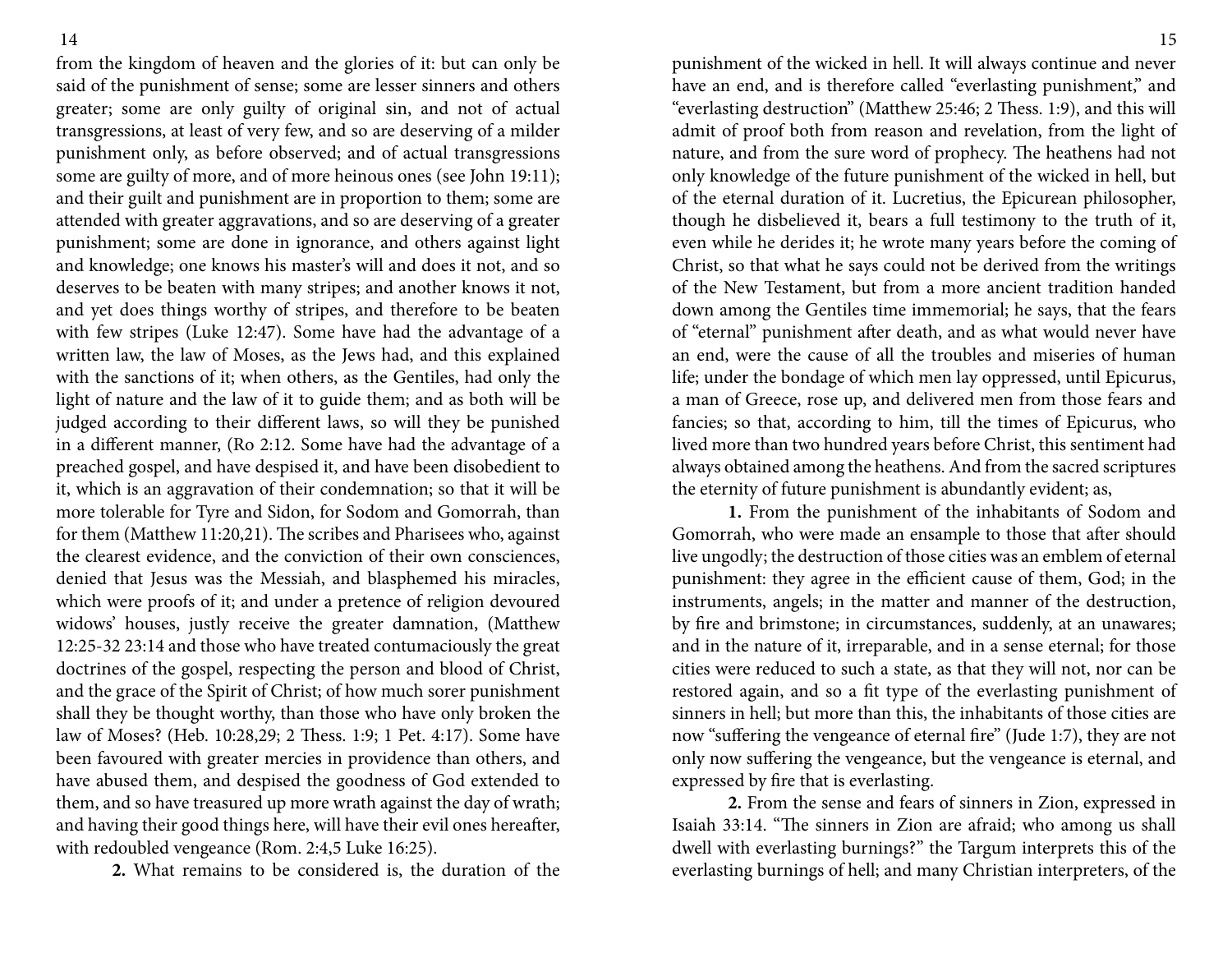wrath of God, and the tortures of a guilty conscience there; which are represented as what will endure for ever, and as intolerable; the desert which those sinners were conscious of, and that the outward form of religion would not deliver from them.

**3.** From the resurrection of the dead, and the issue of it, as described in Daniel 12:2. "Some of whom awake to everlasting life, and some to everlasting contempt": this twofold resurrection is called, the one "the resurrection of life"; the other "the resurrection of damnation" (John 5:29), and as the life some are raised to is everlasting life, the damnation that follows the resurrection of the other, must be everlasting damnation; here called, "everlasting contempt"; for such will be had in contempt for ever, by God, the holy angels, and good men: the word "everlasting" must have the same sense, and denote the same duration, with respect to the one as to the other.

**4.** From the sentence pronounced on the wicked (Matthew 25:41), to depart into everlasting fire, prepared for the devil and his angels: if the punishment of the devil and his angels will endure for ever, and have no end, then the punishment of the wicked will also endure for ever, without end, since the same punishment is prepared for the one as for the other; and which is here expressed by "everlasting fire"; and as elsewhere by "unquenchable fire," by "fire that never shall be quenched" (Matthew 3:12; Mark 9:45), by "smoke of fire and torments, that ascendeth up for ever and ever" (Rev. 14:11), and by "blackness of darkness reserved for ever" (Jude 1:13).

**5.** From the execution of the sentence (Matthew 25:46). "These shall go away into everlasting punishment"; as the happiness of the saints in heaven is everlasting, and there is no reason to believe it ever will have an end; so the punishment of the wicked in hell will be everlasting, and without end: the same word here rendered "everlasting," is frequently used of the future life and happiness of the saints (John 6:40,47,54), yea, it is used of it in this passage; for it follows, "but the righteous into life eternal": now no reason can be given why the word in the one clause, which is the same, should be understood of an eternal duration, and in the other of a limited one. Besides, the opposition of the two states of the respective persons requires, that it should be understood in the same sense, and as of equal extent.

**6.** From the immortality of the soul. The soul of man, of every man, is immortal, and cannot die, or become extinct, as has been abundantly proved; if therefore it is immortal, and lives for ever, it must be for ever either happy or miserable; the souls of the righteous being immortal, shall be for ever happy; and the souls of the wicked, being so likewise, shall be always miserable: he that is unjust and filthy now, will be after death unjust and filthy still, and ever remain so, and therefore always unhappy and miserable (Rev. 22:11).

**7.** From the parts of future punishment; the punishment of loss, and the punishment of sense. The loss of all good sustained will be irretrievable; and the sense of pain and torment will be constant, and without intermission; there will be no rest day nor night; the soul being immortal, the worm of conscience "dieth not," but will be always gnawing, stinging, accusing, and upbraiding, and therefore the punishment will always endure.

**8.** From an incapacity of ever being relieved, through the use of means, the ministry of the word; or by a being brought to repentance; or by having sin pardoned, and satisfaction made for it; all which will be out of the question: the ministry of the word of peace and reconciliation will be no more; the door of the gospel will be shut; no place will be found for repentance; men will blaspheme God because of their pains, but not repent of their sins; there will be no remission of sin in the world to come; nor satisfaction to be made for sins; sinners cannot satisfy for them themselves by all that they endure; and there will be none to satisfy for them, for there will be no more offering for sin.

**9.** From the impossibility of an escape, or a remove out of it. The place of torment is bounded by a great gulf, so that there is no passing from that to a state of happiness; which gulf is no other than the eternal and immutable decree of God, which can never be disannulled, but will remain fixed and unalterable. The heathens themselves represent Hades and Tartarus, by which they mean the same as hell, as so closely locked and shut up, that there is no return from thence; and as strongly fortified with iron towers and gates, with walls and adamantine pillars, as impregnable, and never to be broke through.